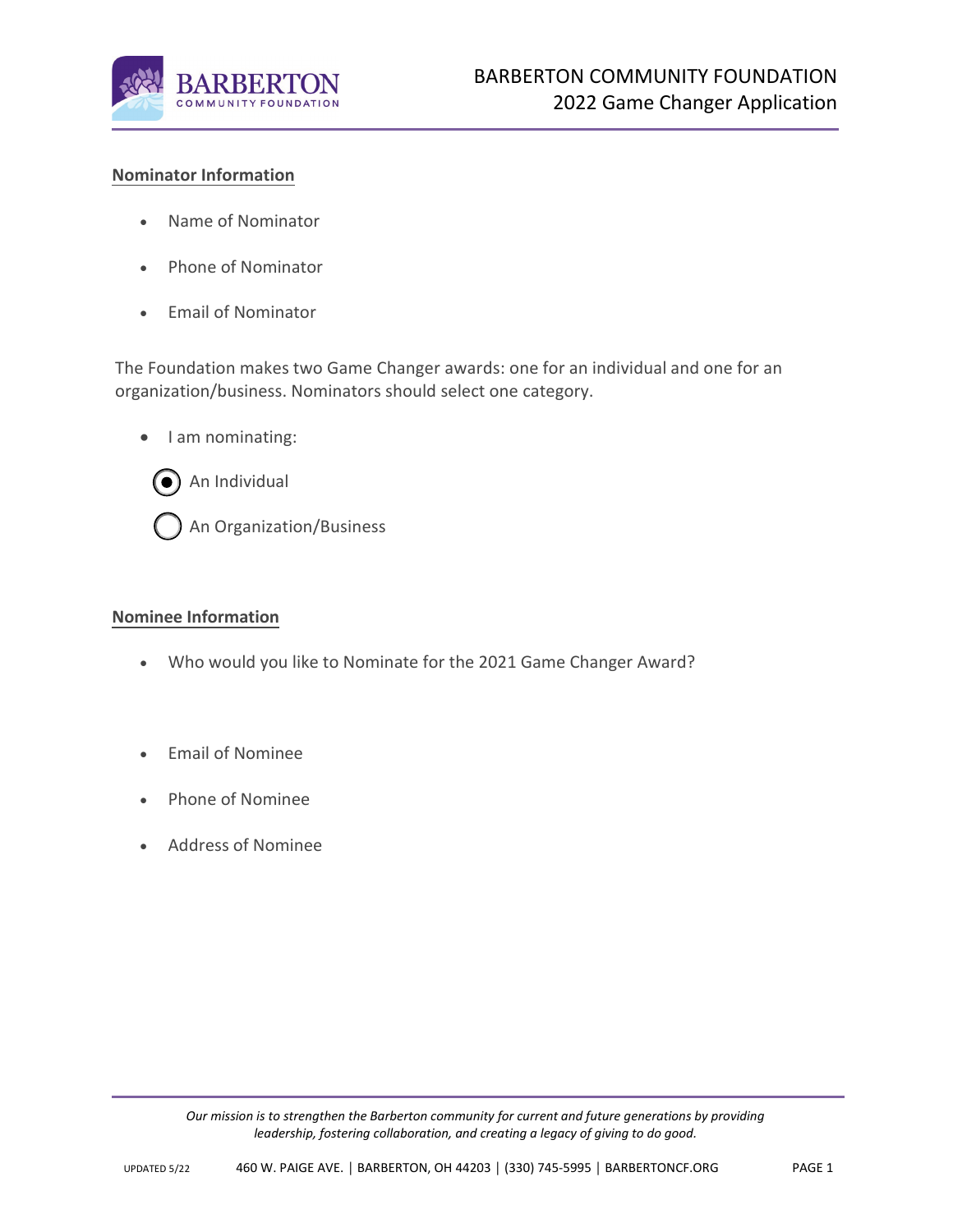

## **Nomination Short Answer**

• What is your relationship/connection to the nominee?

• What do you admire about this nominee that led you to nominate them for the Game Changer award?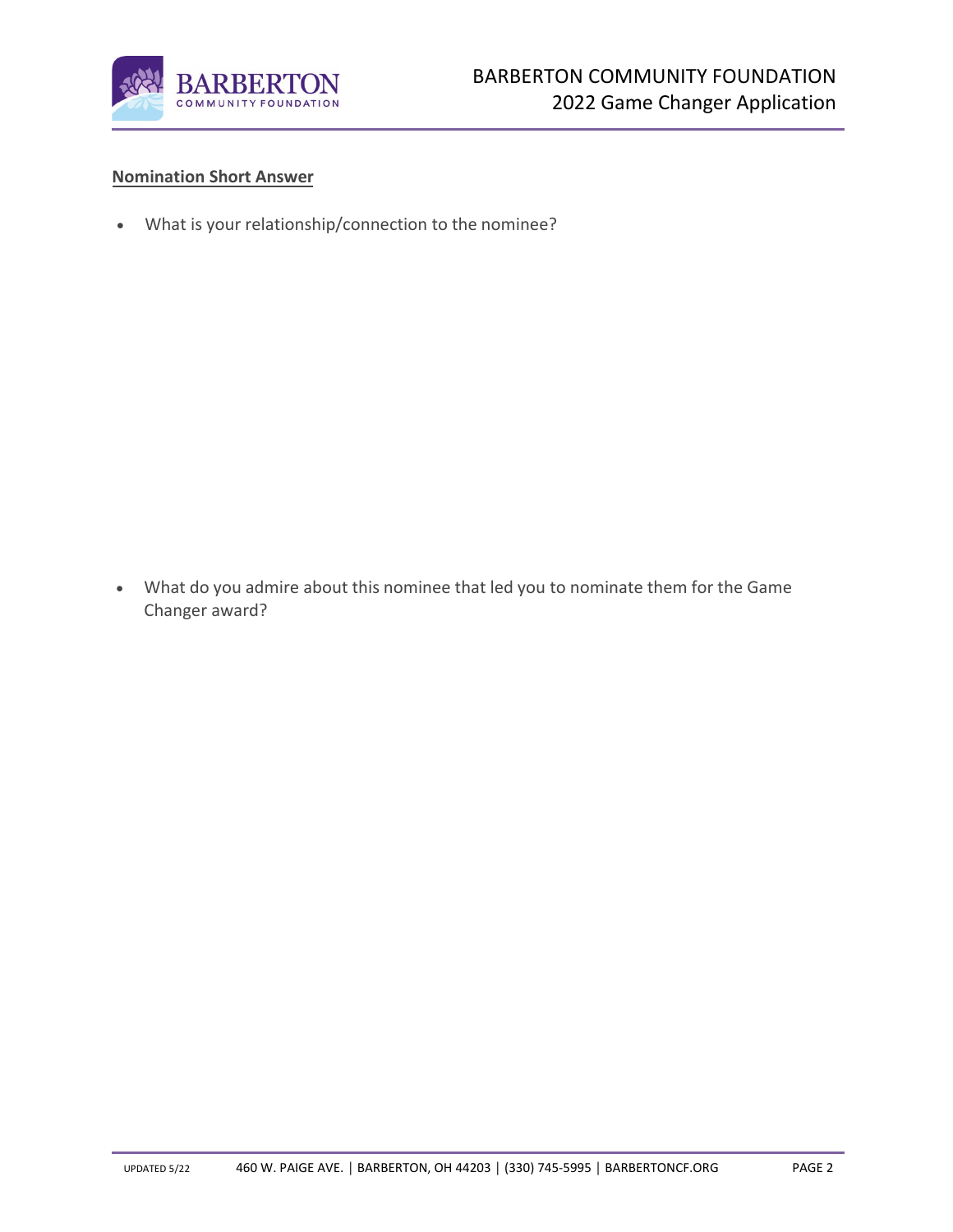

• The Foundation's mission is to strengthen the Barberton community for current and future generations by providing leadership, fostering collaboration, and creating a legacy of giving to do good.

How has this nominee made a positive impact on Barberton through their leadership, vision, or commitment to this community?

• Describe other significant acts of service the nominee has performed to benefit Barberton?